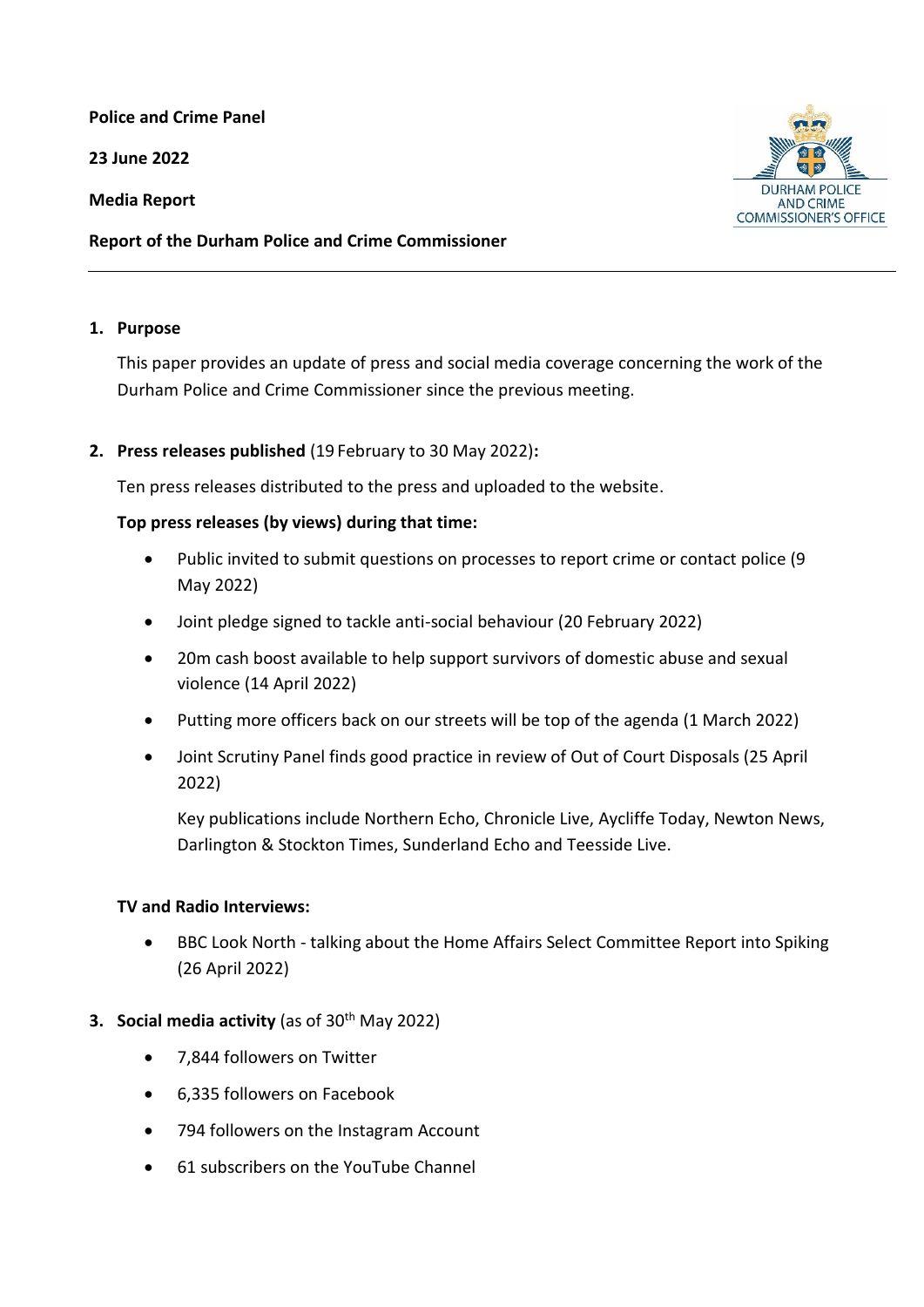## **Top social media posts between 19 February and 30 May 2022**

## **Top tweets (by reach):**

- 6.0K Statement from Joy Allen (6 May 2022)
- 4.2K We're recruiting (5 April 2022)
- 3.7K Joy meets special Constables (17 March 2022)
- $\bullet$  2.8K Statement (6 May 2022)
- 1.9K Spiking video (27 April 2022)

### **Top Facebook posts (by reach):**

- 5.6K Tackling Violence Against Women (21 April 2022)
- 5.4K Public invited to submit questions on process to report crime (9 May 2022)
- 4.1K Community Safety Fund (6 May 2022)
- 3.7K Meeting Special Constables (17 Mar 2022)
- 3.03K Recruitment Post with video (28 April 2022)

# **Top Instagram posts (by reach):**

- 197 -Joint Scrutiny Panel (25 April 2022)
- 181 Joy welcomes Tonya Antonis (1 March 2022)
- 177 Joy presents £5K cheque (25 March 2022)
- 173 Joy meets David Stone (18 March 2022)
- 162 We're recruiting (5 April 2022)

#### **4. Recommendations**

Panel Members are recommended to note the information contained in this report.

#### **Steve White**

Chief executive